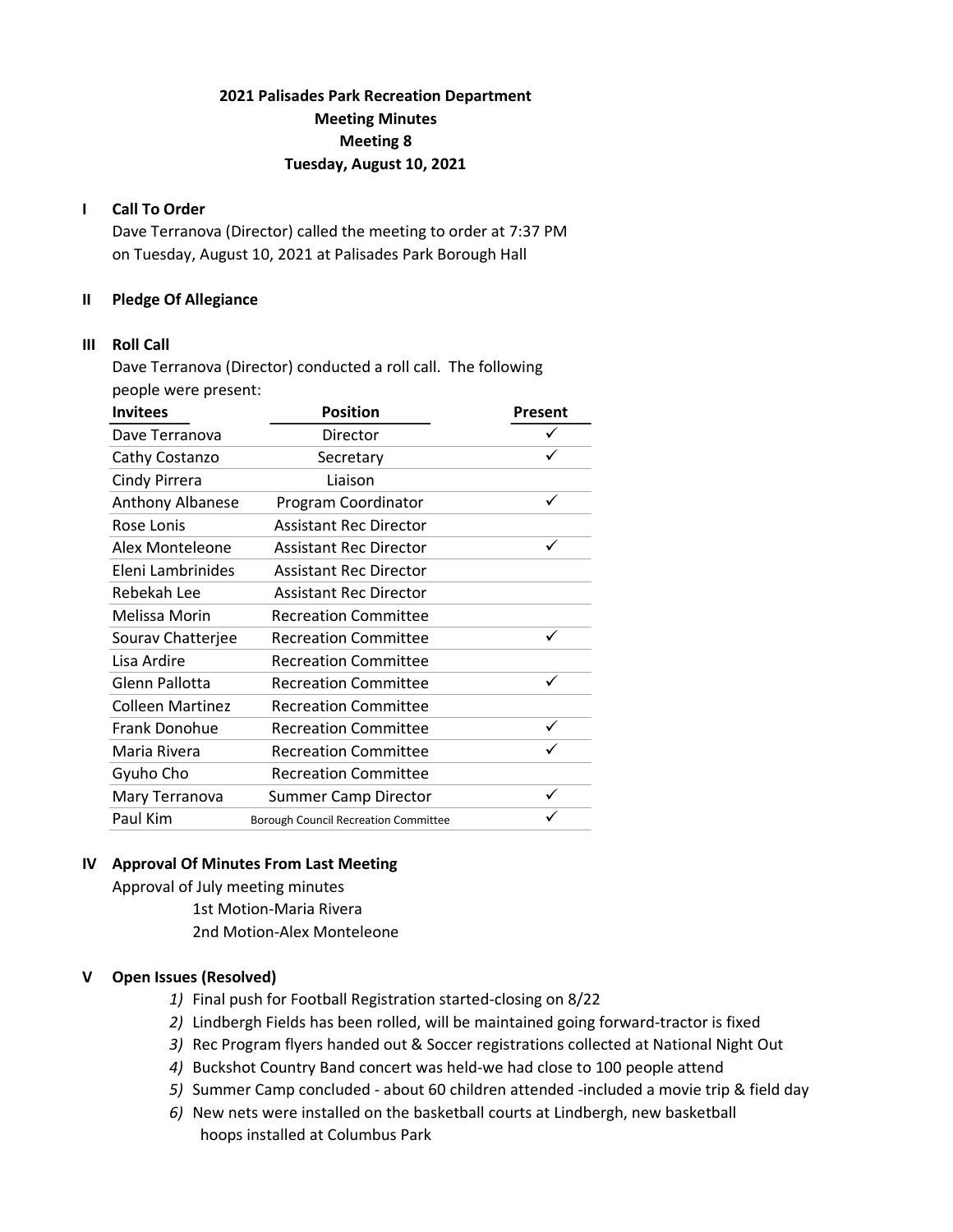### VI New Business (Working)

- 7) Both Movie Nights were held close to 200 attendees for Sing around 100 for Jumanji- Buy equipment to hold movie nights on our own
- 1) Meet with Dr Cirillo on procedures going forward-Cathy & Dave to set date
- 2) Set up CPR Classes-on hold due to Covid-Cathy to follow up-Englewood
- 3) Send out email flyer with all programs-this will be finalized & sent sometime in Sept hoping to set up a school assembly to explain & hand out
- 4) Per Dave's discussion with AD Spafford-emails will be sent to all HS coaches to ask what Recreation can do to supporting their programs-on hold, will send in August
- 5) Dave & Cathy need to determine what equipment needs to be ordered, Sonny to secure referees for our Fall Soccer program-also coaching certification requirements need to be completed
- 6) Webmaster hired & paid, awaiting creation of new Recreation website
- 7) Continue Tennis & Basketball Camp in the fall-awaiting Anthony's schedule- Tyler has sent dates, need to confirm with Melissa & request from BOE
- 8) Awaiting Mayor & Council approval for Food Truck Festival on Nov 7-Paul Kim to help- Send email to Mayor to request Food Truck authorization to be on the agenda for August
- 9) Continue to plan 2022 Memorial Day Parade-possibility of getting John D'Elia to help
- 10) 50 NY Jets Game Tickets Reserved for Nov 21 vs Miami-create & flyer & put on website possibility of attending a NJ Devils game
- 11) Need to reserve stage & Santa for Christmas-stage paperwork was sent, Santa contacted awaiting final confirmation for Dec 5
- 12) Edgewater grammar school children need to receive football flyer to register-Sonny
- 13) Mound on large field at Lindbergh needs to be rebuilt with purchased clay bricks
- 14) Schedule another Movie Night in mid to late September
- 15) Trying to finalize a date to book "Fillet Of Soul" end of Aug or beginning of Sept
- 16) Negotiating dates, times & location for Chess classes-hoping to start some time in October - approximately \$120 per child
- 17) Schedule a Movie Theater rental-maybe in Oct-Hotel Transylvania or Addams Family
- 18) Request all upcoming dates for BOE facility usage-include all activities through early 2022 Indoor Soccer-Verify all dates prior to request-Call AD Spafford
- 19) Create & finalize Halloween Flyer for Parade & Trunk-or-Treat on October 30-
	- Ask Anthony to DJ-Request donation of candy from Shop Rite-Games & Fire Truck

| <b>Restart Existing</b>  |                                      |                         |                     |  |
|--------------------------|--------------------------------------|-------------------------|---------------------|--|
| <b>Programs/Events</b>   | <b>Potential New Programs/Events</b> |                         |                     |  |
| Volleyball               | Golf                                 | Adult Kickball          | <b>Bowling</b>      |  |
| <b>Cross Country</b>     | Indoor Skydiving                     | American Dream Trip     | Ping Pong           |  |
| Skiing                   | Field/Family Day                     | Senior Prom for Elderly | Arts & Crafts       |  |
| Middle School Basketball | Cooking                              | Disco Night for Elderly | <b>Comedy Night</b> |  |
| Softball                 | Bingo-Family & Candy                 |                         | Badminton           |  |

Field Day possibilities-Ross Dock? - Set up bowling for family event - Thanksgiving Soup Kitchen?